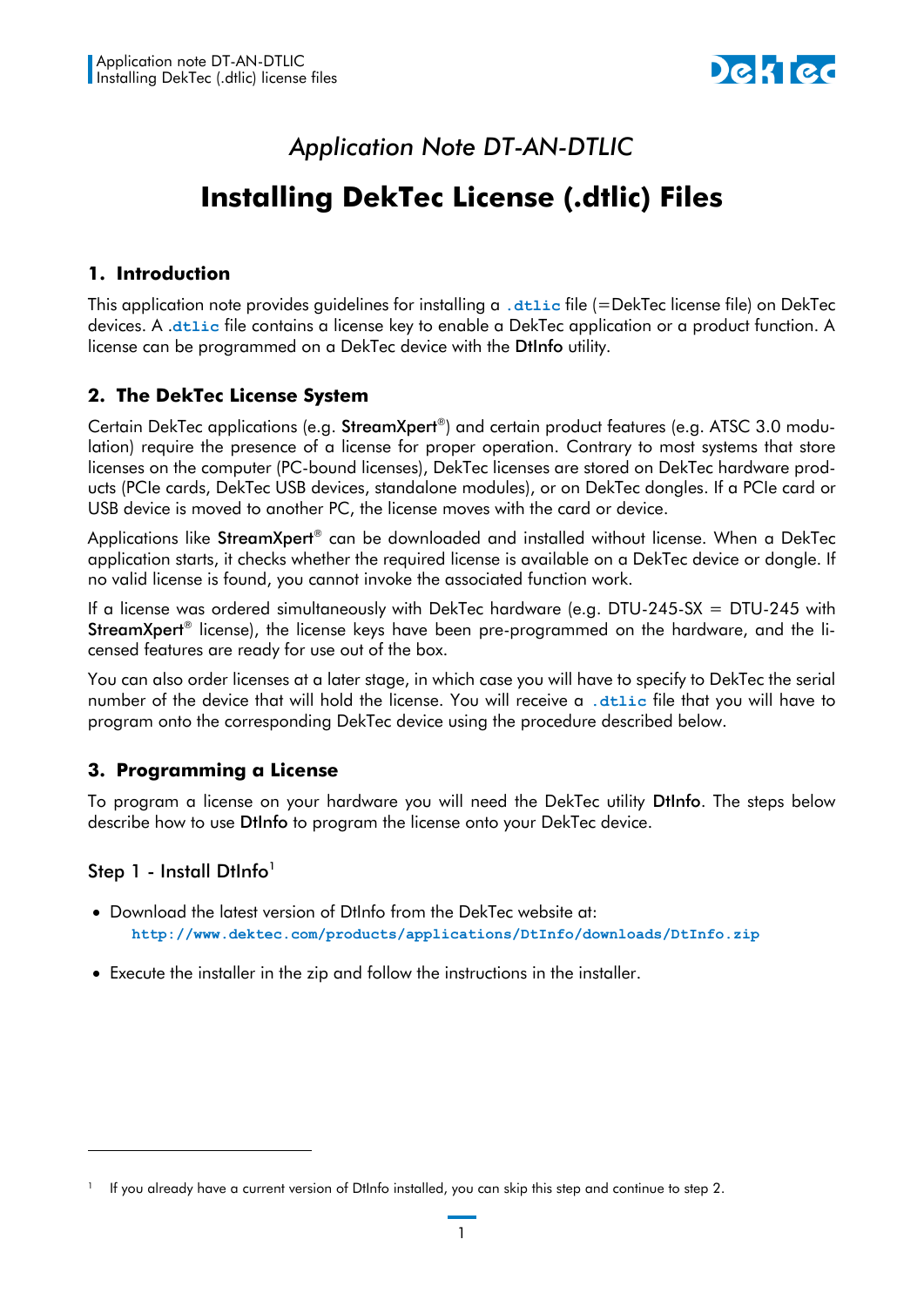

#### Step 2 - Open the license manager window in DtInfo

Start DtInfo.

| <b>Dtinfo V4.8.0.36</b>                                                                                                                                                                                                                                                                                                                                                                                                                                   |                                            |                            |                     |                                                                               | ×               |
|-----------------------------------------------------------------------------------------------------------------------------------------------------------------------------------------------------------------------------------------------------------------------------------------------------------------------------------------------------------------------------------------------------------------------------------------------------------|--------------------------------------------|----------------------------|---------------------|-------------------------------------------------------------------------------|-----------------|
| <b>Version Information</b><br>V3.1.0.52<br><b>DTAPI Service</b>                                                                                                                                                                                                                                                                                                                                                                                           | Dta<br>V4.14.7.208<br><b>DtaNw</b>         | Dtu<br>not present         | V4.8.3.66           | For the latest DekTec product<br>information, please visit:<br>www.dektec.com | ò90<br>$\theta$ |
| Adapter #1                                                                                                                                                                                                                                                                                                                                                                                                                                                |                                            |                            |                     |                                                                               |                 |
| <b>Bus</b><br>5<br>$rac{1}{\sqrt{1-\frac{1}{2}}\sqrt{1-\frac{1}{2}}\sqrt{1-\frac{1}{2}}\sqrt{1-\frac{1}{2}}\sqrt{1-\frac{1}{2}}\sqrt{1-\frac{1}{2}}\sqrt{1-\frac{1}{2}}\sqrt{1-\frac{1}{2}}\sqrt{1-\frac{1}{2}}\sqrt{1-\frac{1}{2}}\sqrt{1-\frac{1}{2}}\sqrt{1-\frac{1}{2}}\sqrt{1-\frac{1}{2}}\sqrt{1-\frac{1}{2}}\sqrt{1-\frac{1}{2}}\sqrt{1-\frac{1}{2}}\sqrt{1-\frac{1}{2}}\sqrt{1-\frac{1}{2}}\sqrt{1-\frac{1}{2}}\sqrt{1-\frac{$<br><b>OKERY OF</b> | S/N<br>2152.000.014<br>DTA-2152 Rev 1      | V <sub>2</sub><br>Firmware | Info<br>Licenses    | SP                                                                            | Details         |
| Slot<br>0<br>سيرينا<br>▫                                                                                                                                                                                                                                                                                                                                                                                                                                  | Dual HD-SDI in +out                        | V <sub>2</sub><br>Latest   | IO Conf.<br>Upgrade | Out, In                                                                       | Change          |
| Adapter #2                                                                                                                                                                                                                                                                                                                                                                                                                                                |                                            |                            |                     |                                                                               |                 |
| 0<br>ID                                                                                                                                                                                                                                                                                                                                                                                                                                                   | DTU-315 Rev 4<br>315.000.021<br><b>S/N</b> | V <sub>0</sub><br>Firmware | Info<br>Licenses    | <b>GOLD</b>                                                                   | <b>Details</b>  |
| V <sub>3</sub><br><b>USB</b>                                                                                                                                                                                                                                                                                                                                                                                                                              | Universal modulator                        | V <sub>0</sub><br>Latest   | IO Conf.<br>Upgrade | 1:Out                                                                         | Change          |
| Adapter #3                                                                                                                                                                                                                                                                                                                                                                                                                                                |                                            |                            |                     |                                                                               |                 |
| ID<br>$\sum_{i=1}^{n}$                                                                                                                                                                                                                                                                                                                                                                                                                                    | S/N<br>DTU-245 Rev 5.1<br>4245.093.000     | Firmware<br>V9             | Info<br>Licenses    | <b>SXP</b>                                                                    | <b>Details</b>  |
| V <sub>2</sub><br><b>USB</b>                                                                                                                                                                                                                                                                                                                                                                                                                              | ASI/SDI input +output                      | V9<br>Latest               | Upgrade<br>IO Conf. | 1:In, 2:Out                                                                   | Change          |
| Adapter #4 - 192.168.39.100                                                                                                                                                                                                                                                                                                                                                                                                                               |                                            |                            |                     |                                                                               |                 |
|                                                                                                                                                                                                                                                                                                                                                                                                                                                           | 3100.001.643<br>DTE-3100 Rev 3<br>S/N      | Firmware<br>V1.6           | Info<br>Licenses    |                                                                               | <b>Details</b>  |
| no_name                                                                                                                                                                                                                                                                                                                                                                                                                                                   | Networked ASI output                       | Latest $V1.6$              | IO Conf.<br>Upgrade | 1:Out                                                                         | Change          |
|                                                                                                                                                                                                                                                                                                                                                                                                                                                           |                                            |                            |                     |                                                                               |                 |

- Click on the 'Details' button, on the row with the DekTec hardware to which you would like to add the licenses.
- If you have a DekTec dongle, but no DekTec adapters, you can select 'License Manager' from the menu that appears when you click the DtInfo icon on the top-left corner of the DtInfo window.
- The license manager window will pop up and show the details for the licenses that are already present on the selected DekTec device.

|                                                                  | DekTec License Manager                                                                                                                   |         |          |               |                   |               |             |            | $\times$ |  |
|------------------------------------------------------------------|------------------------------------------------------------------------------------------------------------------------------------------|---------|----------|---------------|-------------------|---------------|-------------|------------|----------|--|
| Current License(s)<br>DekTec<br>DTA-2152 (SN: 2152000014) $\vee$ |                                                                                                                                          |         |          |               |                   |               |             |            |          |  |
| Product                                                          |                                                                                                                                          | Options | Device   | Serial Number | Description       | <b>Status</b> | Maintenance | Expiration |          |  |
|                                                                  | DTC-300-SP                                                                                                                               |         | DTA-2152 | 2152000014    | Permanent license | Valid         | 2017.01.07  | Never      |          |  |
|                                                                  |                                                                                                                                          |         |          |               |                   |               |             |            |          |  |
|                                                                  | Refresh<br>Import<br>Export<br>Close                                                                                                     |         |          |               |                   |               |             |            |          |  |
|                                                                  | Use the import button to import licenses from a *.dtlic file<br>Use the export button to export your existing licenses to a *.dtlic file |         |          |               |                   |               |             |            |          |  |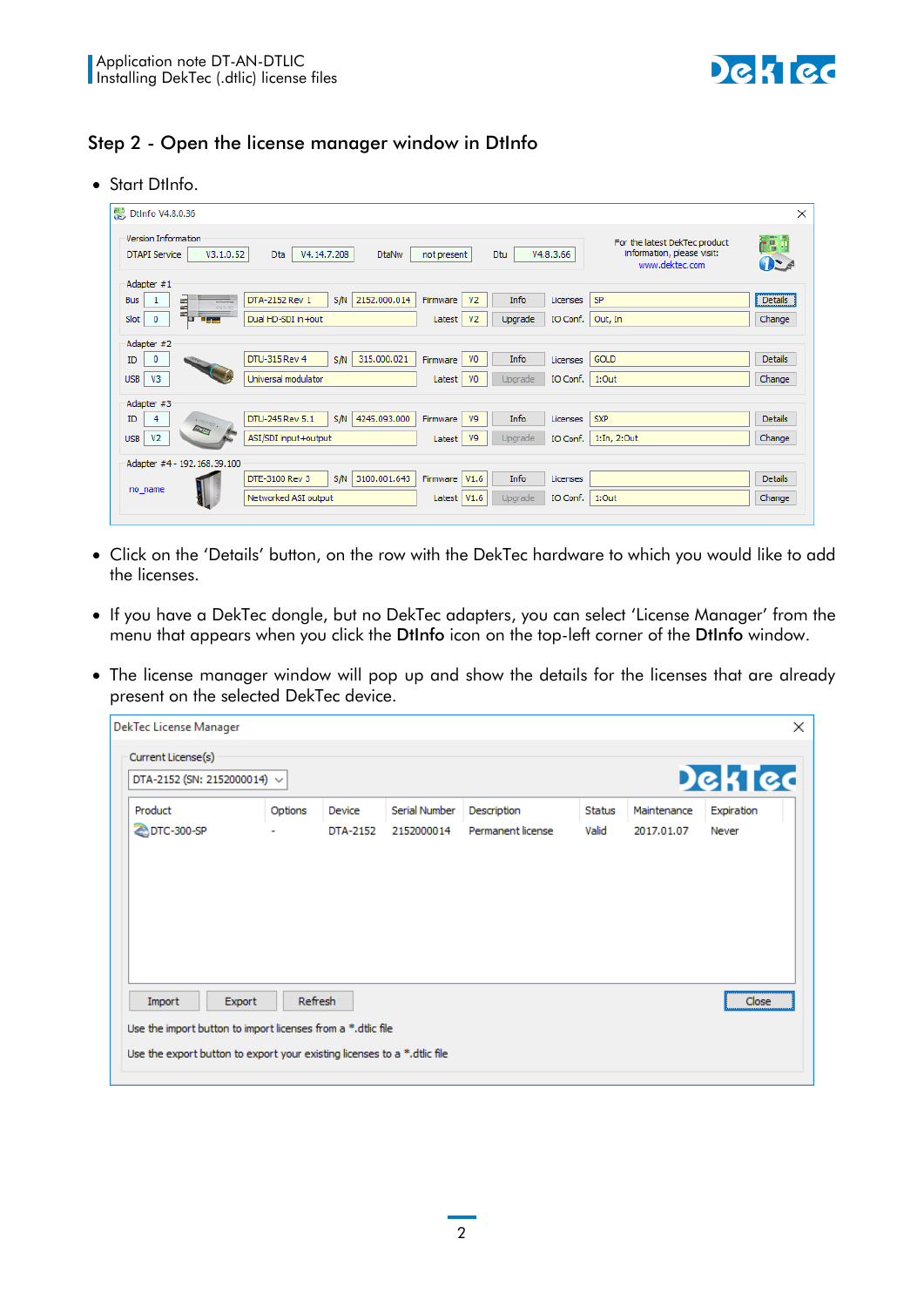

#### Step 3 – Import Licenses from the .dtlic File

- Click on the 'Import' button.
- An 'Open File' dialog will pop up and you should browse to the file location of the **.dtlic** file you received.
- After selecting the license file, an 'Import License(s)' window will appear, showing the licenses included in the .**dtlic** file. Typically this list contains the license(s) already present on your device, plus the new license(s) you ordered.

| Import License(s)                   |                   |                                |                                           |                                                       |                          |                                         |                              | × |
|-------------------------------------|-------------------|--------------------------------|-------------------------------------------|-------------------------------------------------------|--------------------------|-----------------------------------------|------------------------------|---|
| Product<br>DTC-300-SP<br>DTC-335-SY | Options<br>۰<br>۰ | Device<br>DTA-2152<br>DTA-2152 | Serial Number<br>2152000014<br>2152000014 | Description<br>Permanent license<br>Permanent license | Status<br>Valid<br>Valid | Maintenance<br>2017.01.07<br>2017.01.07 | Expiration<br>Never<br>Never |   |
|                                     |                   |                                |                                           |                                                       |                          | Continue                                | Close                        |   |

- Click on the 'Continue' button.
- You may now get a 'Warning' message with a list of licenses that will be removed during programming. If you believe this list contains licenses that should not be removed, press 'No' and refer to the troubleshooting section in this document. Otherwise press 'Yes'.



- DtInfo will now program the licenses onto the DekTec device.
- If all is well the message 'Licenses programmed successfully' will appear within a few seconds.
- The license(s) have now been added to your DekTec device.
- **Note** You can discard the **.dtlic** file now. The licenses have been added permanently to your hardware. DekTec keeps track of all licenses that are generated. In the unlikely case that the hardware "loses a license", DekTec will regenerate the **.dtlic** file free of charge.